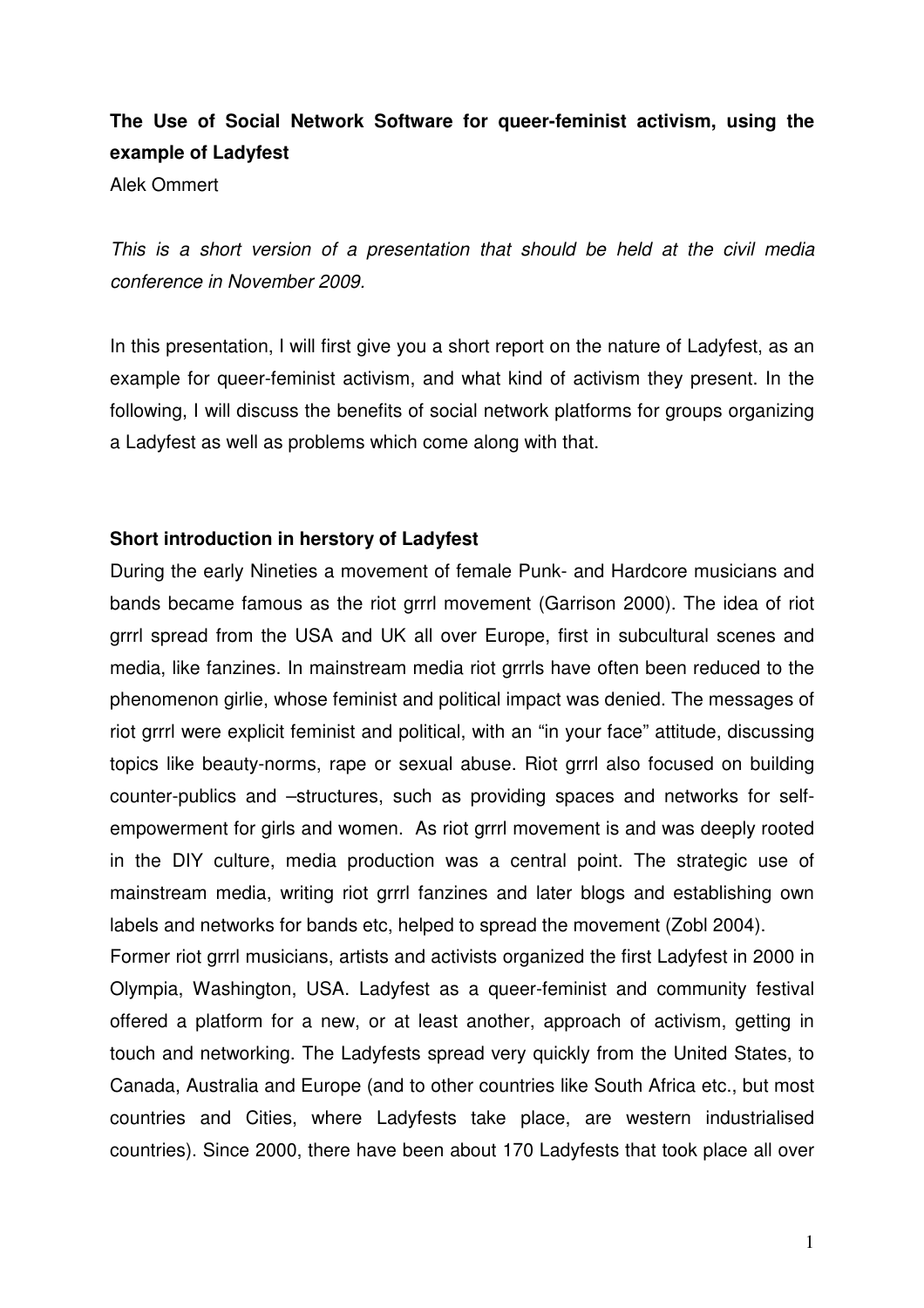the world, 70 of them in Europe, and about 30 in German-speaking countries (relating to figures from 2008).

Ladyfests are not the only label of queer-feminist festivals. There exist a huge number of festivals with similar ideas that chose another name or have a different focus, like queeruption, red dawns festival, love kills anarchafeminist festival and a lot more. I will concentrate here only on Ladyfests because they are a widely known and acknowledged practice, that link queer-feminist activists internationally under one umbrella term. As Melanie Groß in her research shows, naming the festivals Ladyfest allows to find them easily in the internet (get "real hits") and to become known in a wider scene (Groß 2006).

Of course, every Ladyfest is unique and the possibilities of organizing a Ladyfest are diverse, referring to different local, cultural and political backgrounds. But they are still recognizable as a connected phenomenon, by sharing an established and wellknown name and also referring to the same history and roots of the riot grrrl movement and the first Ladyfest in Olympia.

Ladyfests share the concepts of a non-profit and Do it yourself – Festival that offers Workshops, Discussions, Exhibitions, Film Screenings as well as Parties, Concerts, and Performances. Queer-feminist artists, musicians and activists establish contacts through communication at Ladyfests, but also via the social network platforms such as myspace or facebook, where a lot of Ladyfest groups have there own profile, post their announcements and calls for action and do advertising for their events (see on Ladyfests and technology also Aragon 2008).

Ladyfests use virtual networks for exchanging ideas, knowledge and strategies for concert organisation, parties and workshops. On these social network platforms, there is space for debates about queer-feminist theories or transgender-activism as well as for music downloads or self-made videos that try to develop a queer aesthetic. For example, the homepage of Ladyfest Olympia gives an inside into the planning of the first Ladyfest and what their experiences were (www.ladyfest.org). Ladyfest Vienna offers access to flyers, trailers, and recipes for Cocktails (cunttails, as they named it), using an open source software for content management solution (plone), that offers an easy access for group-members without special knowledge of programming to fill in content (http://plone.ladyfestwien.org).

2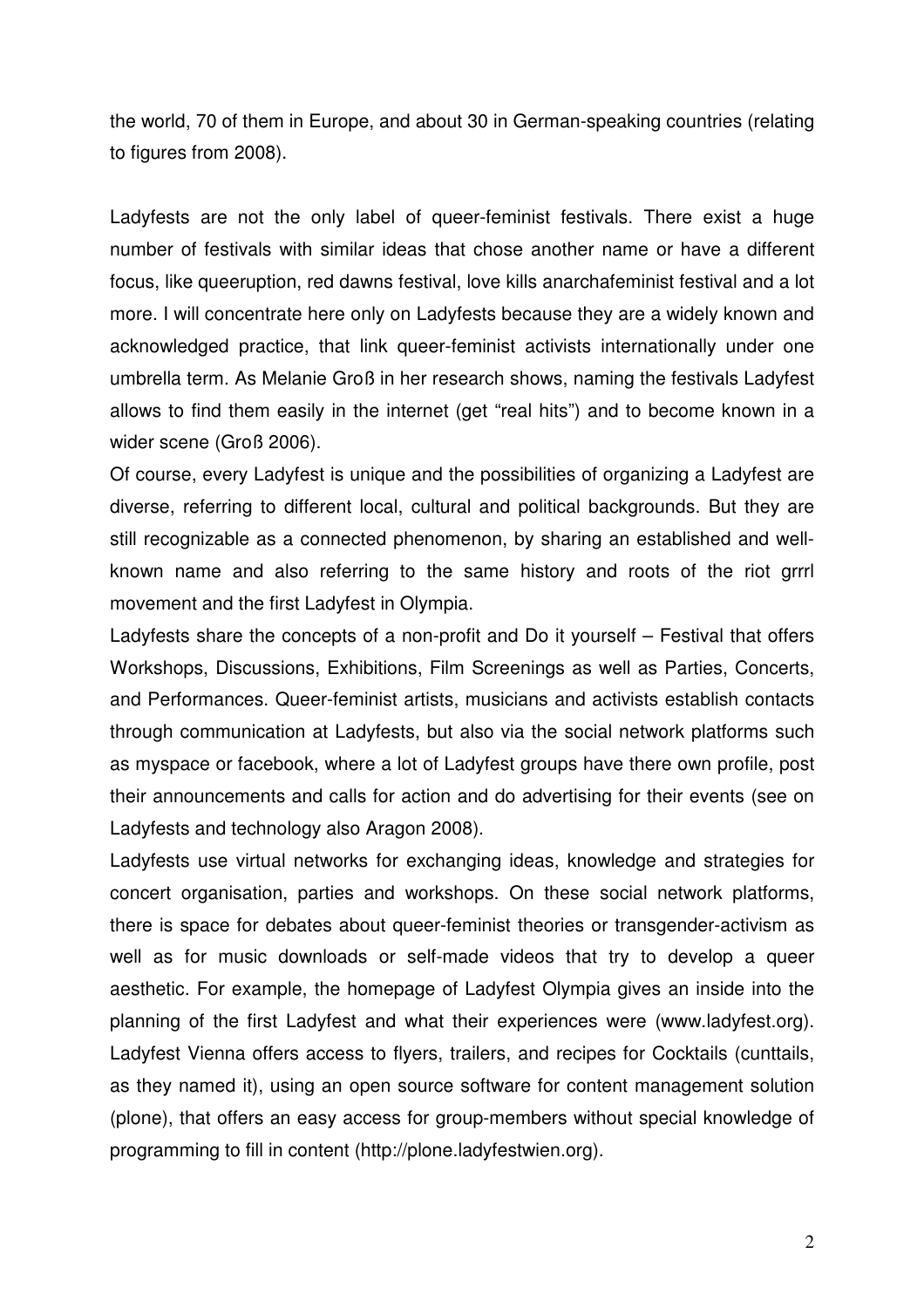Ladyfest Vienna is a very good example, how the internet platforms are used and experiences and resources shared. On the one hand, a platform offers to the group a space to facilitate intensive debates and to share materials. On the other hand, there they post papers about debates held on their assemblies and therefore create transparency and reveal their conflicts and ambivalences to a public. Consequently a lot of information is offered to other Ladyfest activists in order to learn and enabling mutual participation. And of course, other Ladyfest groups follow this example and do the same way.

#### **What does queer-feminism mean? Example Lady**

I call Ladyfests a kind of queer-feminist activism and I would like to precise what I understand by stating the example of the term Lady.

Lady is mostly used as a self-definition. A Lady is not necessary someone who is a woman or female by biological terms. Most Ladyfest groups precise the category Lady as open for women, lesbians and transgender people. But in some cases it is used as name for all kind of genders. A common motto of Ladyfests is for example: "Whatever your Gender may be, if you feel like a Lady, be part of the Ladyfest." Lady does no longer follow an "aristocratic understanding of Woman", but is a label that represents debates on gender identity and identity politics in feminist and queer contexts.

One answer to the question "What does Lady mean?" is provided on the website by the Ladyfest Olympia: "Events listed as ladies only' are open to all women, including women who identify as men, and ladies who were born gentlemen. Transgendered women are welcome to lead workshops, play music, show art, do performance art, etc." (http://www.ladyfest.org/FAQ/index.html).

The discussion about the term or the category Lady shows the interaction of Ladyfest as activism with academic and theoretical debates in feminist and queer contexts: It refers to postmodern feminist and queer criticism of identity politics and heteronormativity. It allows a discussion about diverse gender identities that go beyond a binary system of gender and heterosexual desire. (That means for example for queer-feminism to focus on transgender and intersex-issues as well as homosexuality, but also in general on issues that are supposed to represent antinormative ways of life.) I understand queer-feminism here as a criticism of normative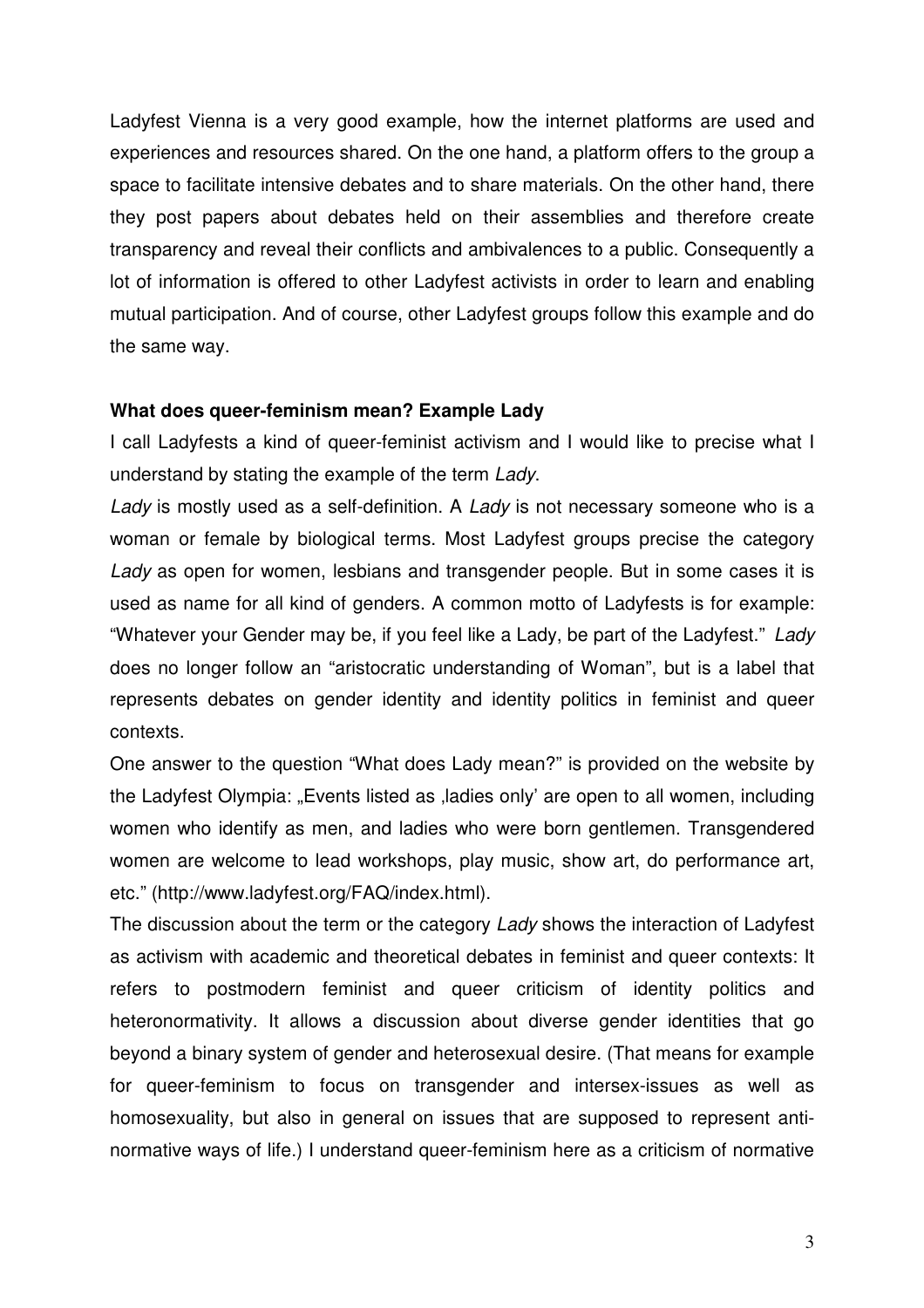structures and normative social orders that focuses on gender diversity and diversity of sexual orientation.<sup>1</sup>

Central to the criticism of normative structures as well as the category Lady are questions of inclusion and exclusion: Who can call her or himself a Lady? Where should the line be drawn, when Lady is supposed to remain a feminist label? What does this mean for Women-only-spaces, or Women-Lesbians-Trans-only spaces? And how to deal with the ambivalences of criticising identity politics on the one hand, but on the other hand still referring to identity categories such as women, lesbians or transgender?

Ladyfest activism can not give a straight or clear answer to these questions that come up with discussions about queer and feminist theory. But I see Ladyfest festivals as platform for discussing these issues and for trying to turn these questions into a concrete practice. As temporary spaces Ladyfests can share knowledge and strategies to deal with these questions and to develop collective practices.

One example, beside others, is the permanent and in every Ladyfest group discussed question: What kind of programme should be open for what kind of gender? The parties and concerts are mostly open to all genders, but some workshops are often only offered "women-lesbian-trans-only", in order to create a safe and comfortable environment. Every group has to decide what kind of exclusion or inclusion they legitimize and why they do so. Therefore I consider Ladyfests as one space for dealing with queer-feminist questions and differences.

## **Social Software**

l.

Social software is one that provides possibilities for communication that is characteristic for the changes in using the internet, what is often called the Web 2.0. Jan Schmidt differentiates between 3 different functions of Social Software: First, the management of information and content that means providing tools for searching, evaluating and organising online information. 2. The management of identity that is mostly the possibility of representing of oneself in the internet, or at least aspects of one's identity. 3. And at last the organising of acquaintances and friendships that help people to establish and manage contacts and to visualise them (Schmidt 2006). In the case of Ladyfests all of these aspects are important.

<sup>&</sup>lt;sup>1</sup> See for queer-feminism Richardson et al. 2006, for Heteronormativity Hartmann et al. 2007.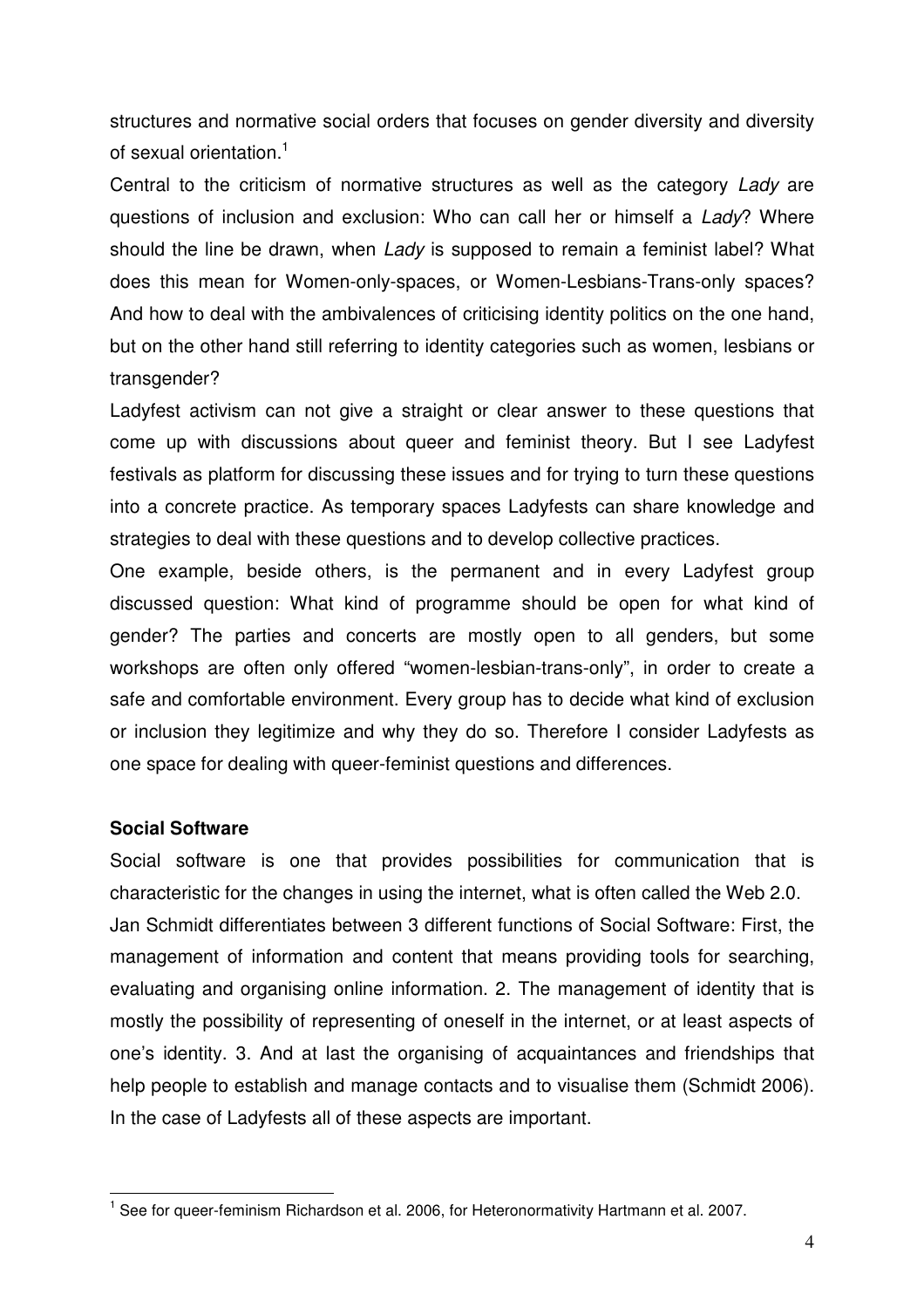## **What kind of Social Network Platforms are used and how?**

As I said before, Ladyfest groups use social network platforms in order to organise, network and communicate. You can find a huge number of Ladyfest groups on myspace, but also on facebook. Besides these commercial platforms there exist activist platforms such as grassrootsfeminism.net, that provides an online archive for Ladyfests and other queer-feminist festivals, which has an increasing amount of submissions. I am convinced that there are several other platforms and tools used, such as for example blogs, but nevertheless I will focus here on these two Platforms, because they are the most important ones.

On facebook you can actually find 65 different groups that name themselves Ladyfest. There exists also a group named "I am/was a Ladyfest organiser", where people who organised a Ladyfest can exchange experiences, discuss or communicate with each other. On facebook every activist has his or her own profile and can connect him or herself with several groups. So here the focus is of linking activist, but not necessarily linking groups.

On myspace there are about 130 Ladyfest-profiles that represent not individuals but groups. Characteristic to these profiles is the linkage to other queer-feminist artists, bands or other groups that support Ladyfests and/or have performed at Ladyfests. Myspace offers therefore the possibility to do advertising and announcements but also booking of artists and performers. It also allows the representation of theoretical debates, art, music or pictures of each activist or groups.

## **Benefits of using social network Platforms**

What are the benefits of using these social network platforms for activism such as Ladyfests?

Ladyfest groups can easily use a platform like myspace for advertising, for sharing materials, for publishing information and debates and to communicate intern as well as with other groups or activists.

Local Ladyfest groups can link very easily with other groups that exist in neighboured regions or near cities, but even internationally. As Ladyfest-organisers, they don't have to know each other personally and it is not necessary to get into real life contact. In that way, it is possible to build a network with many groups and people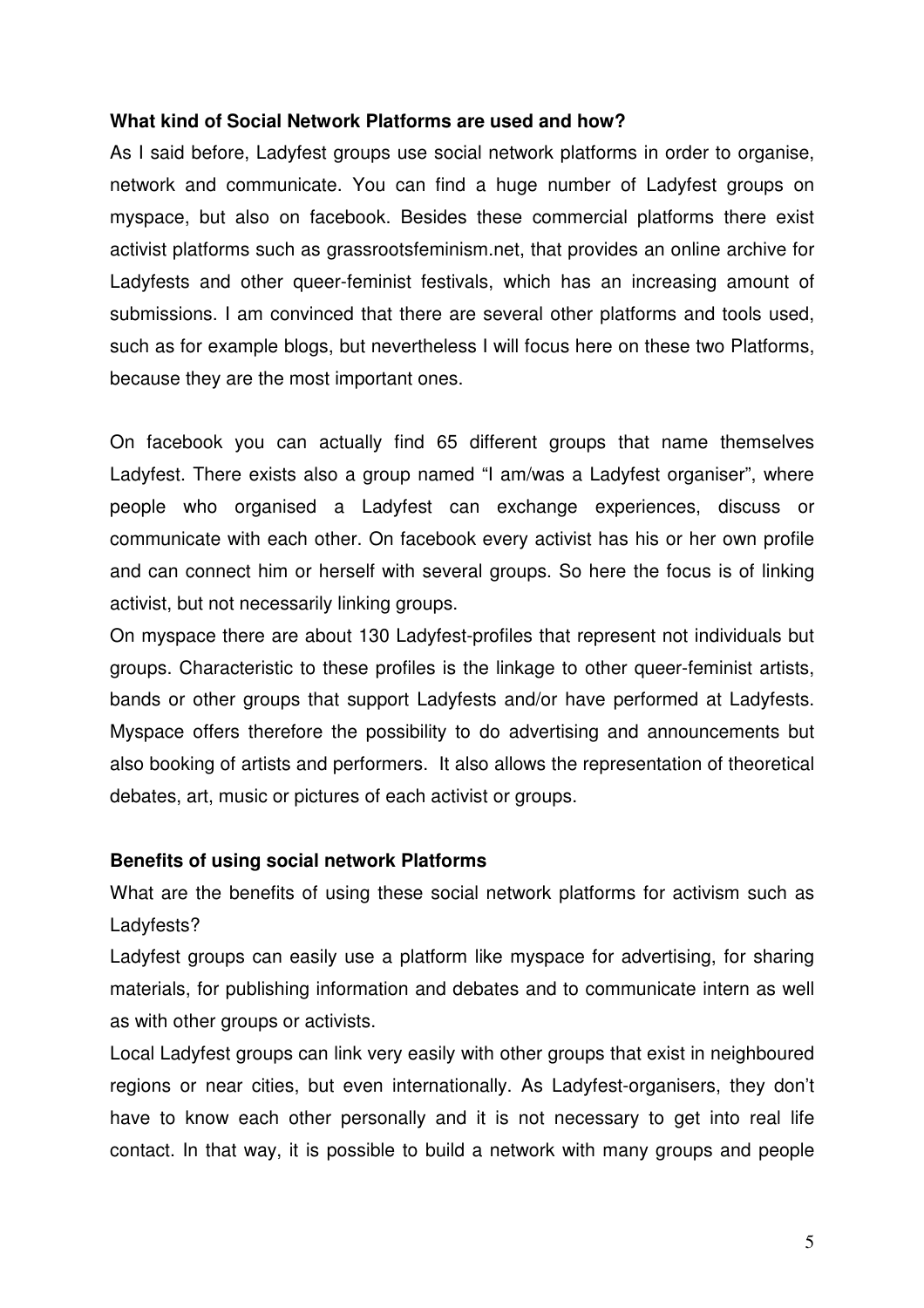and to benefit from the networks and connections of others. Using this network, it is easy to find information, or at least find someone to ask for information.

Since Ladyfests are also very much about music and booking bands, myspace offers the opportunity to get in contact with bands or other artists and to communicate in different ways. It happens very often, that bands write to Ladyfest organisers to offer a gig on their tour, so they come to have an interactive exchange. (It should also be mentioned that Ladyfest organisers are often also artists or musicians, the line can not always be drawn clearly.)

With myspace it is possible to build very quickly a virtual representation with an online address in the internet. You don't need a specific knowledge about programming or building a website and you don't have to pay for it. But you have the opportunity to publish your information.

To sum it up, social network platforms are very easily accessible as long as you have access to the internet. In that sense, Ladyfests are a highly participative kind of activism, with low barriers to get in touch, with a lot of support and information offered by the network.

#### **Problems by using social network platforms**

Also problems can be identified: You have to invest time and energy to filter commercial spam and to select your "friends" and the messages you receive, in order to not become a space for commercial postings. Additionally, it is not sure how safe your data is, so you have to be careful with personal information. With myspaceprofiles that use the term Lady, you get very often confronted with porn spam, because the term Lady is often used in these sites. And while you will find very often sexist pictures and videos on private and commercial myspace profiles, there has been censorship for queer and queer-feminist groups in regard of queer / sex-positive pictures or lyrics. For example the gay band Kids on TV, that is also linked to several Ladyfest profiles, has been deleted by myspace in Spring 2007 and lost therefore 14.000 contacts besides concert announcements and mails. In several press releases and articles myspace was criticized for having deleted the Kids on TV profile. It was assumed that the reason was their explicit and sex-positive lyrics. A Band member argued: "The discussion of sexuality in our lyrics and the open embrace or radical culture was too much for myspace. We definitely ran into their limits whatever they were" (cited from von Lowtzow 2007). Kids on TV opened a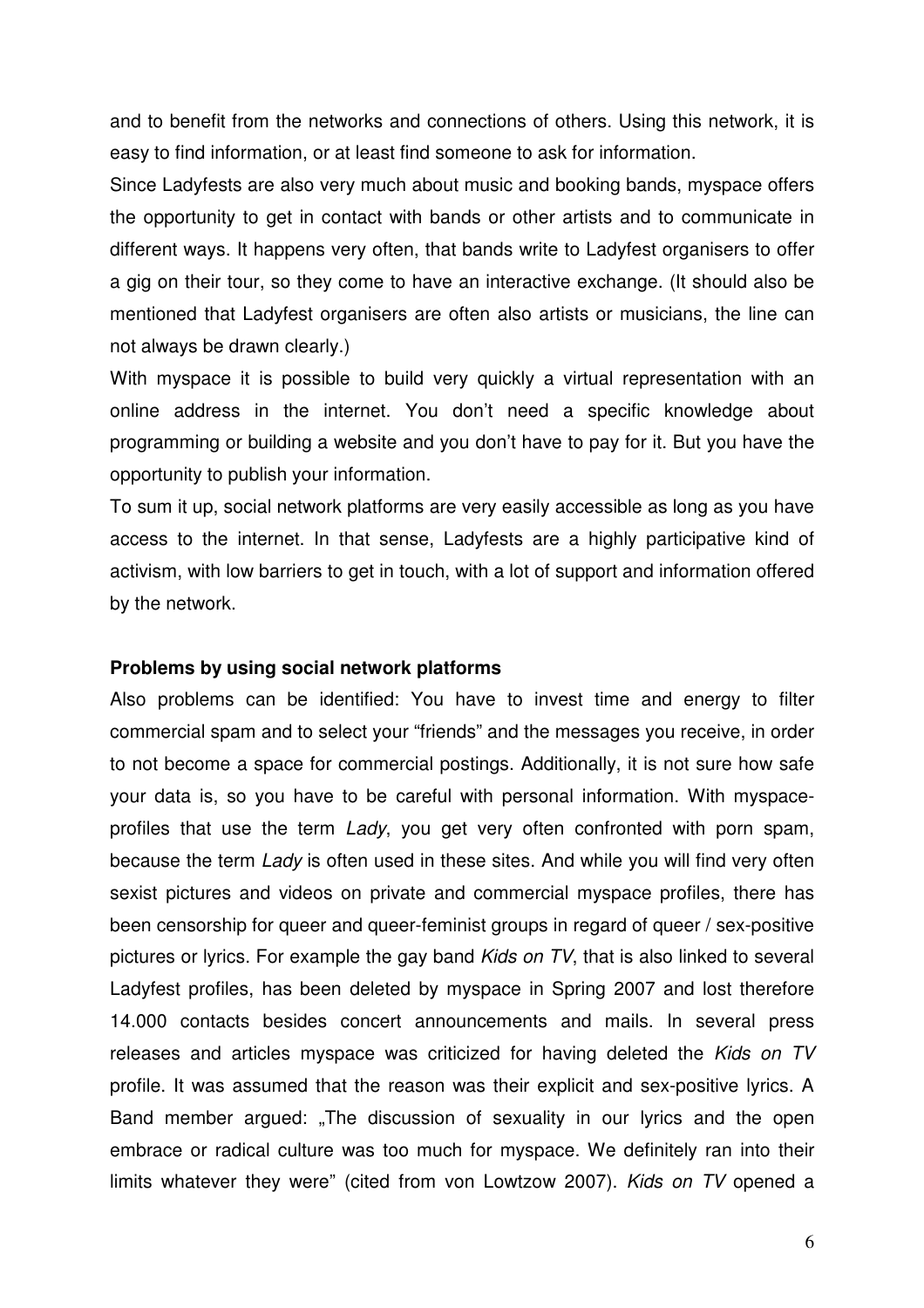discussion about censorship on myspace and other artists and political activists reported of having been deleted by myspace, too, without getting informed of the any reasons or explanations.

This example shows a kind of dependence on this kind of commercial platforms. Because a lot of subcultural bands and artists use myspace for advertising, booking and networking, they depend on the good will of myspace to accept their kind of creativity. Another problem, I would like to name here is what call the phenomenon of dead web spaces.

## **What do these dead web spaces mean?**

Dead web spaces are for example websites or personal or group profiles that have not been visited for a period of time or where hadn't been a login since more than one year. Another example are blogs with only few postings made months ago, and no comments or only rare ones.

The reasons can be very diverse: For example, the group doesn't exist anymore. Or the password has been forgotten; the group has moved to another website and has forgotten to link it. Another explanation is that the group has another focus or has to debate other topics so that no one has the time to update the website. And there can be a lot more reasons.

Referring to the obstacles by using social network platforms, which I showed above, I will here try to discuss what these *dead web spaces* mean: Do they mean anything at all? Are they only data trash, like spam mails, that have to be deleted? Besides the question, what will happen to these dead web spaces, it is my interest to look at what they still represent, what they still offer, and what they can say us about the potential of social network software itself.

Dead web spaces are still available for people looking for information. They offer content, but they have lost their interactive nature. They still represent activism, even if there is actually no group left or no action in planning. A problem is, that people trying to contact these dead web spaces communicate into 'a nothing' or something empty; imagining that there could or should be someone that receives messages, but doesn't answer. So it's dead-end-communication.

Concerning dead Ladyfest websites there remains the question, if they mirror a lack of organisational structures, of continuity and liability of Ladyfest groups?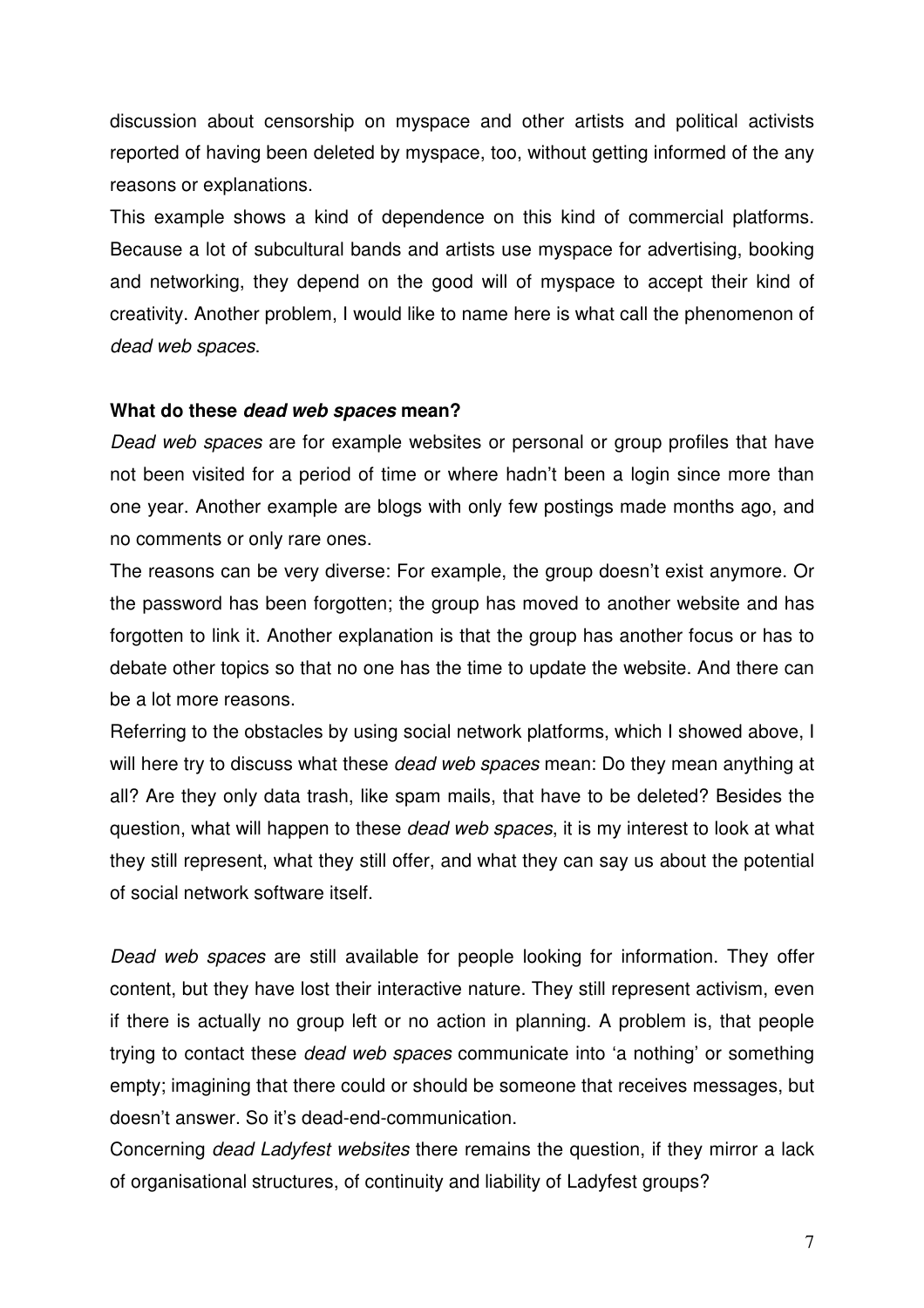Ladyfests have no strong and clear organisational structures, but are temporary events run by volunteer activists. Some Ladyfest groups deal with a lack of continuity of activists or only do a Ladyfest once. But organizing a Ladyfest can strengthen queer-feminist activism in the local scene: For example, other groups establish because people met on a Ladyfest and realize the interest on same issues. Or Ladyfest activist have worked in other queer-feminist or political groups before and the experience of a Ladyfest brings them new enthusiasm. A lot of action can follow after a Ladyfest, but is has not to be another Ladyfest.

After all, virtual social networking can only function, when the groups still exist "in real" and act local. Activism still takes place locally, there are rooms and spaces, where groups and people meet and talk to each other. For small and local groups social network software is something that makes them easily connected with groups nationwide or international, but for working and functioning, it is still necessary to have a liable structure and to have access to local resources and infrastructure. The importance of local and face to face networking is not weakened by virtual networking.

I think that virtual networks can not replace a local group, that works continuously and meet up face to face (Hamm 2006). Virtual networking can be an important tool, especially for activists that have not many possibilities for networking with local groups, like the ones from little cities or rural areas.

Regarding feminist debates on counterpublics and the question of accessibility to media and public debates, social network platforms offer much more possibilities for interaction and therefore participation than in the 1980ies (Dackweiler, Holland-Cunz 1991; Warner 2002). Print Media and even Fanzines are a kind of a one way communication that provides possibilities of interaction but less direct. But Social Network platforms do provide information as well as the offer to get involved in an easy way in activism and debates.

Following points sum it up: Social network platforms provide networking and possibilities of interaction, that have become a natural part of every ones life very fast, specially of activist groups. They provide the possibilities going beyond local infrastructure, to participate on nationwide or international scale. Besides these egalitarian possibilities, hierarchies and inequalities between different groups are reproduced in virtual networks, too.